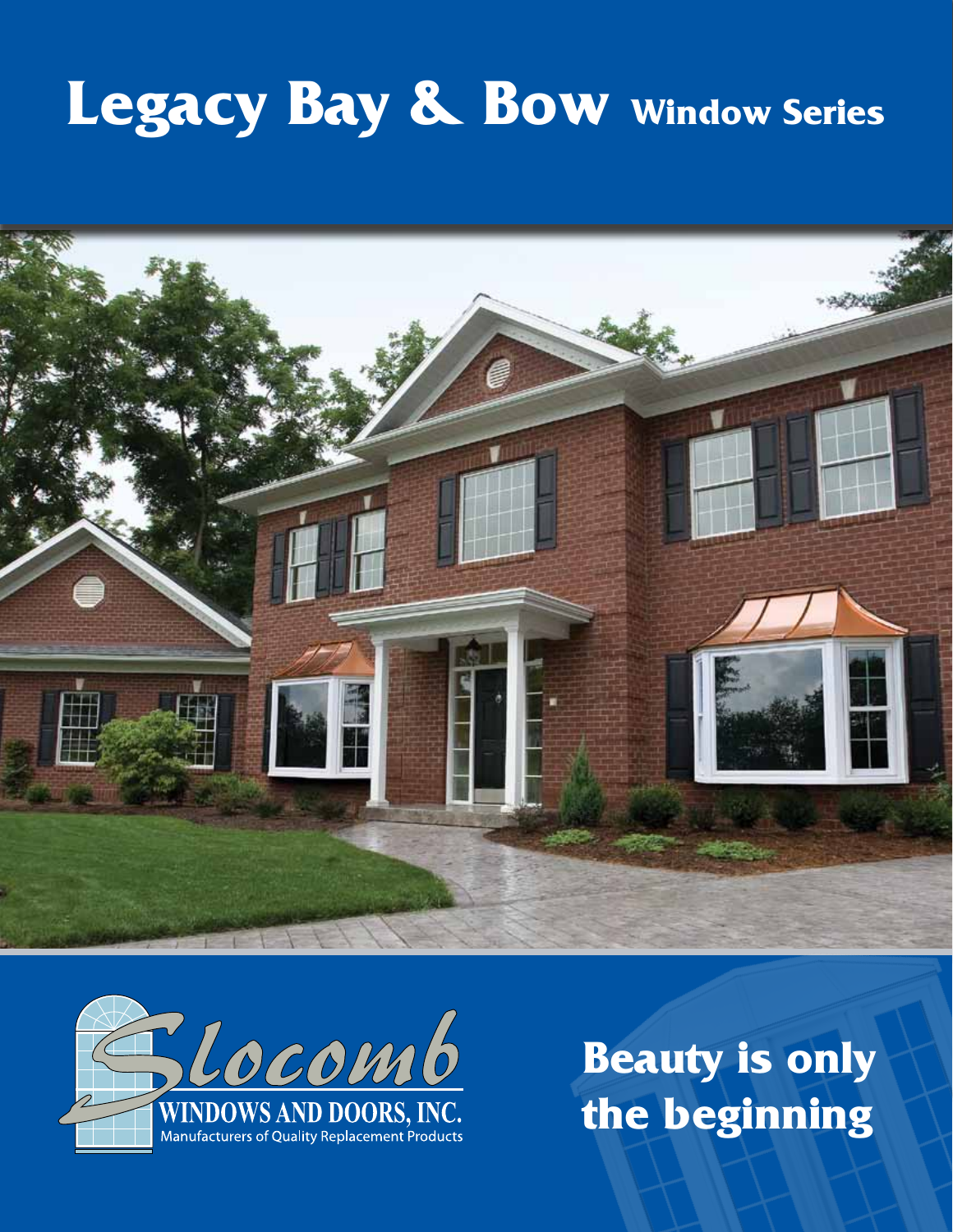# Bay Bow Design Features

Windows are an important component of any home – bringing in natural light, affecting the home's overall look, and framing the world outside. Our bay and bow windows are made with skilled craftsmanship and from high quality

materials. Each is structurally sound and mulled together with solid wood mullions. The interior showcases real wood trim around each individual window, as opposed to the commercial solid white look of vinyl mulled units.

## General Information

- Bay/bow windows are built to custom opening sizes.
- Frames can be built to accommodate any wall thickness.
- Many different insert window (sash) combinations are available.
- All normal replacement window options are available for the insert windows (sash).
- A variety of projection angles:
	- 15-, 30- or 45-degree Bay Window Styles
	- 10- and 15-degree Bow Window Styles with your choice of three, four or five lites
	- Custom styles, on any half degree, are also available

# **STANDARD DESIGN FEATURES**

# **CNC Precision & Dowel Pin Location**

The foundation for quality when building bay/bow windows is in the plywood frame and vertical mullions. If these two design elements are subpar, then trouble will follow. All of our frames are cut with and mullions located by using precision CNC technology. Reaching this high level of accuracy assures that every projection window we sell is rich in craftsmanship and durability.

### **Dual Mullion Construction**

Our bay/bow windows are manufactured with both solid wood mullions and a continuous threaded rod that is connected with a commercial-grade T-nut at the seat, then runs to the nut connection at head board.

The combination of these two design elements is unmatched in strength and stability. Structurally sound, this design will not warp, sag, or pull apart over time to ensure the units are weatherproof and remain long-lasting fixtures.

# **Offset Nose Design & Exterior Appearance**

Our exterior design comprises a unique combination of our offset nose, beveled profiles and non-linear jambs. Each component works in unison to create a properly finished regal exterior appearance that exudes a level of craftsmanship uncommon in most designs. Functionally, the offset nose correctly tucks exterior casing away, creating an overhang. The overhang aids in water deflection and leaves a seamless nose molding without any unfinished areas to be sealed or maintained. Furthermore, a drip edge at the top of the unit works to direct water away from these important connections.









Drip Edge

Offset Nose

Beveled Exterior **Casing**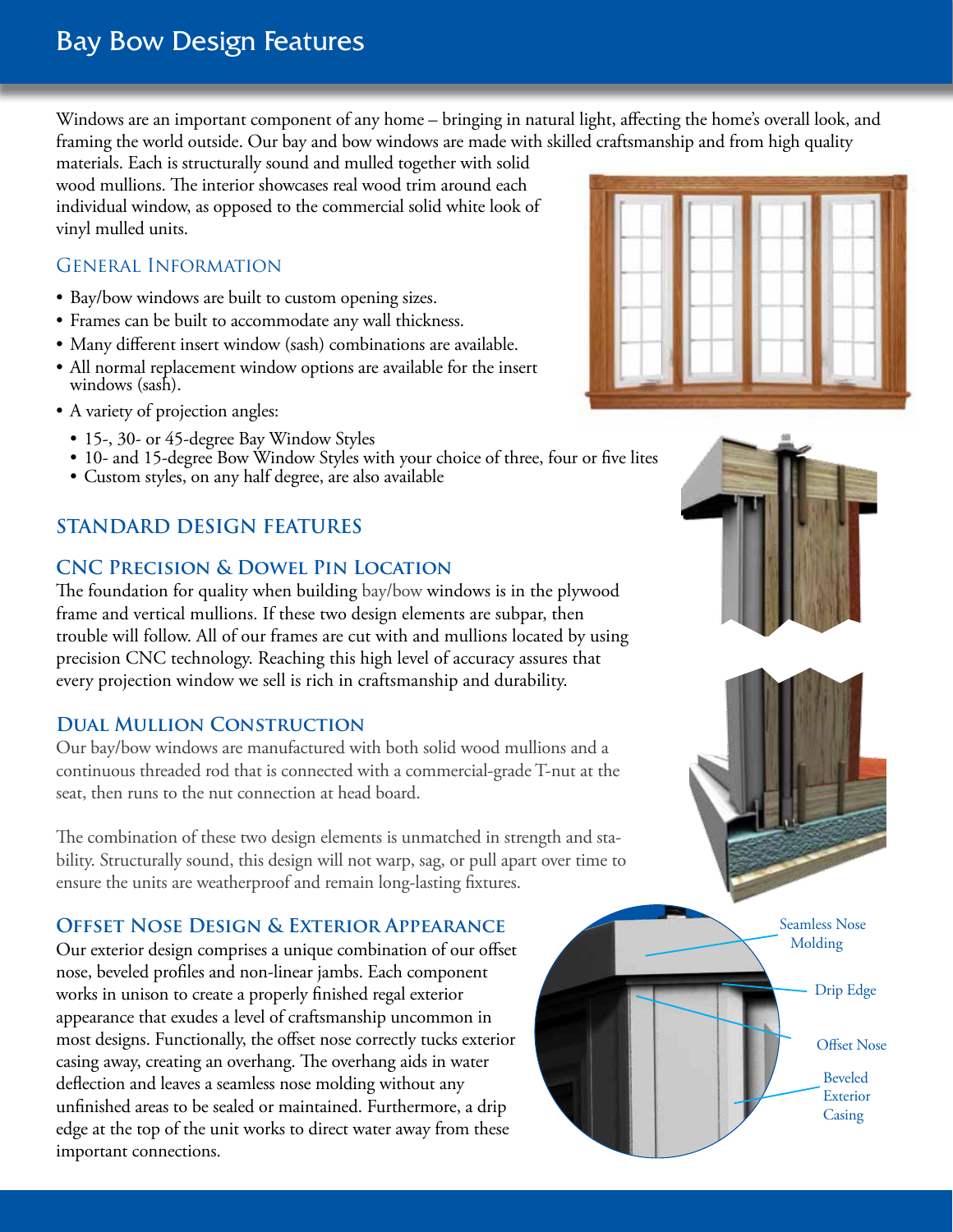# Bay Bow Design Features



#### **Dead Stop Installation**

Insert windows are independently installed and are mulled together using our "Dual Mullion" system providing the freedom to combine virtually any window styles. Inserts can be installed on jobsite and they can be removed individually if needed.

#### **Moisture Resistant Filler**

The Timberstrand® mullion not only provides unprecedented structural stability to the frame but also acts as a moisture resistant filler. It effectively eliminates condensation associated with ambient air and serves as a non-conductive thermal break.

### **Weeped Sill Pan System**

Every bay/bow window features a fully integrated and weeped sill pan – carefully designed to provide an efficient secondary measure against water penetration. A sloped sill feeds into large water chambers that drain through discreetly fabricated weep holes located on the exterior cladding. The weep holes are baffled to reduce wind infiltration and to keep insects out. In the unlikely case that water or condensation reaches the internal assembly, the panning system protects the window from damage and keeps it dry.

### **Insulated Sill**

In a world of growing energy concerns and rising energy costs, insulating the seat board is a necessity. A well-insulated seat board helps lower energy costs and protects against cold air transfer, condensation problems, and finish failures. All bay and bow windows come standard with an insulated seat board that has been integrated seamlessly into the window's overall design. A 1-1/2" thick insulated panel is attached to the hardwood plywood seat. Combined, this creates a 2-3/4" sill which yields an insulating value of R7.